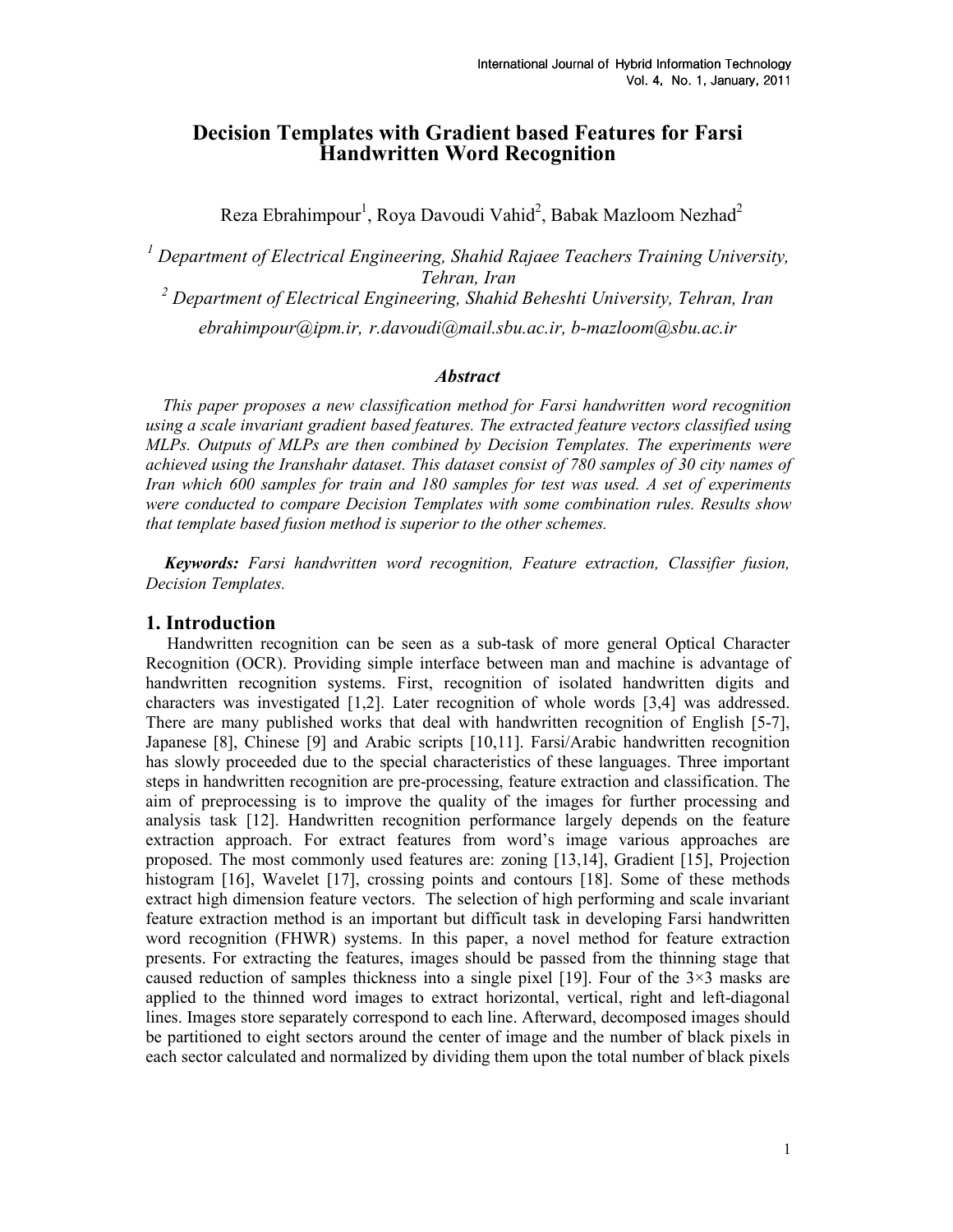in word images for feature vector. This method solves the problem of scale invariance, has a low feature dimension and high recognition rate.

In recent years, many new classifiers have been proposed and tested on various OCR databases. Improving recognition performance in difficult classification problems [20,21] is objective of multiple classifiers combination. There are two main strategies in combining classifiers: classifier selection and classifier fusion [22]. Classifier selection attempts to choose the best classifier for a given task. This method assumes that a classifier is an expert on a subset of the feature space. In classifier fusion assume that all classifiers are trained over the whole feature space [23-25]. In this paper, a templates based classifier fusion method is proposed to work out the handwritten word recognition problem. First, for training samples the decision profile matrix is constructed. Decision templates are composed with averaging observed decision profiles for each class among training. The higher similarity between decision profiles of test samples and the decision template for each class is causing the higher support for that class [26]. The decision templates fusion uses all classifier outputs to calculate the final support for each class. This method is in sharp contrast to most other fusion methods which use only the support for that particular class to make their decision. The paper is organized as follows. Section 2 introduces new feature extraction method. Section 3 describes proposed model for fusion in details. Simulations and results are discussed in section 4 and conclusions are presented in Section 5.

# 2. Feature Extraction

Feature extraction is a necessary and important step in achieving good performance of handwritten recognition. There are many different ways to extract and represent features from word images. In this section, some of commonly used methods are briefly described. In addition, a novel method is introduced that gives high recognition rate compared with other features.

## 2.1. Zoning

 In this method the word image is divided into number of zones. In each zone the average of black pixels is calculated and used as feature vector [27,28].

## 2.2. Projection histogram

 The horizontal and vertical projection histograms of the image are obtained as follows (Trier et al., 1996): for each row and column between the first and last non- empty rows and columns of the image, the number of black pixels is counted and these values are placed in separated vectors. By concatenation of horizontal and vertical projection histogram the final feature vector is achieved [29].

## 2.3. Gradient feature

 The Sobel operators are used to generate the gradient amplitude and phases. The gradient magnitude of each pixel is quantized into eight layers corresponding to one of the Freeman directions. The image is divided into 8 sub-images and for each sub-image the number of black pixels is computed as feature [30].

## 2.4. Wavelet transform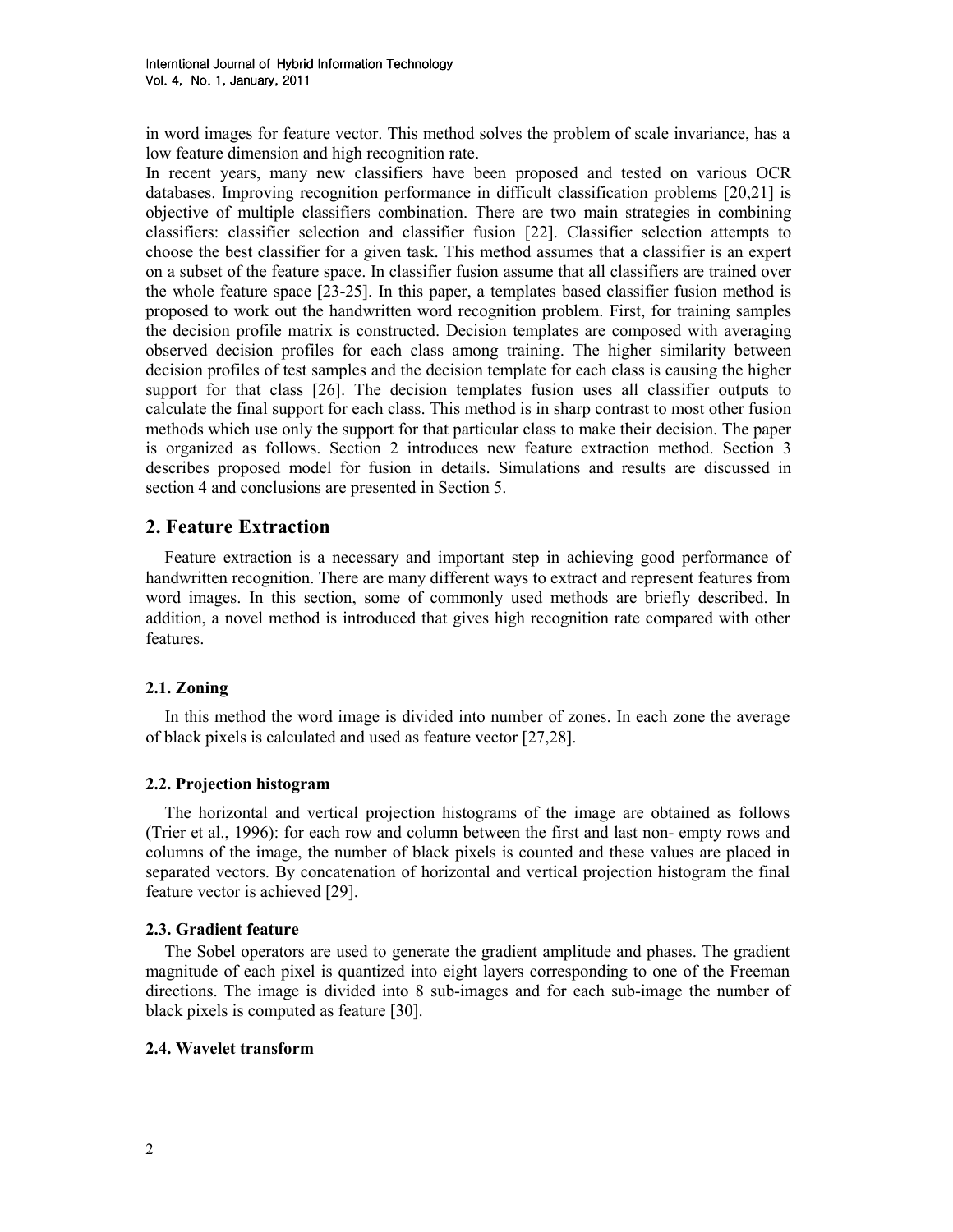Wavelet transform is a series expansion technique that allows us to represent the signal at different levels of resolution. The wavelet transformation uses the so-called wavelet basis functions (shortly wavelets) and the scaling functions, both forming the orthogonal or biorthogonal family of basis function. The wavelet function has good localization abilities in both time and frequency [31-33].

#### 2.5. Vertical and horizontal cross count

 The vertical and horizontal cross counts are calculated by scanning each column and row of the binary image respectively. Each transition from 0 to 1 or from 1 to 0 increases a counter that has an initial value of zero [29].

#### 2.6. Proposed method

 This paper proposes a new scale invariant gradient based method for Farsi Handwritten Word Recognition feature extraction. Here this method explained in details. It should be noted that for this method first, thinning must be applied on the word images. Thinning is the process of reducing thickness of samples to just a single pixel. By thinning method shape information of patterns is preserved and data size is reduced [34]. Thinning method removes pixels so that a pattern without holes shrinks to a minimally connected stroke, and a pattern with holes shrinks to a connected ring halfway between each hole and the outer boundary. In this research work, for better symbol representation morphology based thinning algorithm is used. Second, the word images decomposed into a number of separate images corresponding to four of the 3×3 masks. Indeed this masks used for scanning horizontal, vertical, right and left diagonal lines to produce their equivalent images. Fig.1 shows these masks. For example the first mask used for separating the horizontal lines from the word images. These lines can be extracted as explained below. Instead of input word image considered a zero matrix with the size of original image. This mask moved from left to right over the image and specified new values of elements of this matrix. The assigned value of this matrix depends on the value of pixels in original word image. That is, at position of  $(i,j)$ , the value of  $(i,j)$ ,  $(i,j+1)$  and  $(i,j-1)$ 1) pixels from matrix are the same and equal to one if all of these three pixels from sightly image have been one and zero, otherwise.



Figure 1. The masks that used for decomposing word images into a number of separate images.

 This procedure repeated for other three masks and each word image decomposed into four separate images corresponding to these masks. In the other word, with these masks horizontal, vertical, right and left diagonal lines in word images are separated. Finally, each of separated images is uniformly partitioned into 8 sectors around the image center. The number of black pixels is calculated in each sector. These values normalized by dividing them upon the total number of black pixels in word images and used for feature value of that sector. Hence for each of these separated images we have eight feature values leading to a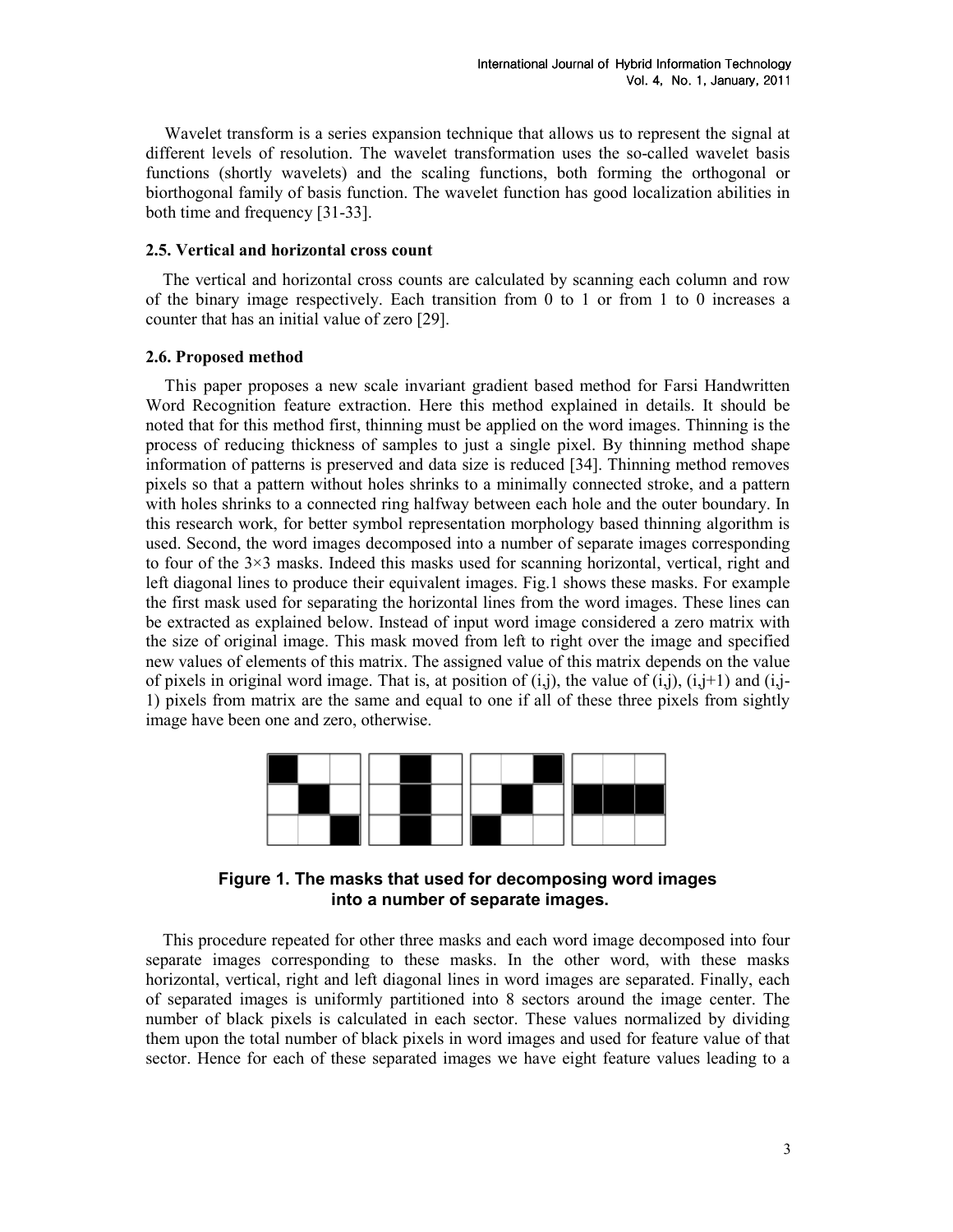feature vector of 32 elements. With this method the problem of scale invariance is solved and extracted feature vectors have low dimension. Fig.2 presents the stages of this method.

# 3. Classifier fusion

 Classifier fusion is combination of the decision of different individual classifiers when classifying new patterns. Classifier fusion (CF) assumes that all individual classifiers are competitive, instead of complementary [35]. The reasons for combination of classifiers are the possibility to boost the classification accuracy, combining classifiers with different errors [36], or combining local experts. The classifiers should be independent or diverse in error distribution. An overview of methods for classifiers diversifying is presented in [37,38]. There are two main structures for multiple classifier fusion: static and dynamic. Static structures only look at the output of the classifiers and are quite simple. Maximum, minimum, median, average and product belong to static categories. Dynamic structures take into account information from the training phase about the behavior of the classifiers and are more elaborate [39]. Many fusion methods exist that aim to achieve this. One of them is decision templates that described in this paper.

### 3.1. Decision templates

 The method here described is based on a set of c matrices called decision templates (DTs). For each class, Decision Templates indicates the classifier outputs for patterns which are belong to that class. For constituting these matrices all classifier outputs are used. Train samples with specified class label feed to classifiers and by combining their outputs, decision profile matrices

are constructed. Decision profile (DP) is a matrix consisting of one row for each classifier with the classifier output in the rows [39]. When DPs are generated, decision templates for each class construct with the averaging of the decision profiles of the elements of the training set which pertain to that class [40]. Mathematical description of this, is:

$$
DT_c = \begin{bmatrix} dt_c(1,1) & \dots & dt_c(1,M) \\ \vdots & dt_c(y,z) & \vdots \\ dt_c(L,1) & \dots & dt_c(L,M) \end{bmatrix}, \qquad dt_c(y,z) = \frac{\sum_{i=1}^n Ind_c(x_i) d_{y,z}(x_i)}{\sum_{i=1}^n Ind_c(x_i)}
$$

Where  $d_{y,z}(x_i)$  is the degree of support given by the yth classifier for the sample  $x_i$  of the

class z.  $Ind_c(x_i)$  has a value of one if the class of  $x_i$  is c, and zero, otherwise [41].

In the test phase the DTs of each class is compared to the decision profile of new sample with various measures of similarity and the class with most similarity is selected. For matching between decision profile of test samples and DTs, various fuzzy similarity measures can be used. One of the most practical similarity measures is normalized Euclidean distance but any distance criteria such as the Minkowski and the Mahalanobis can be used.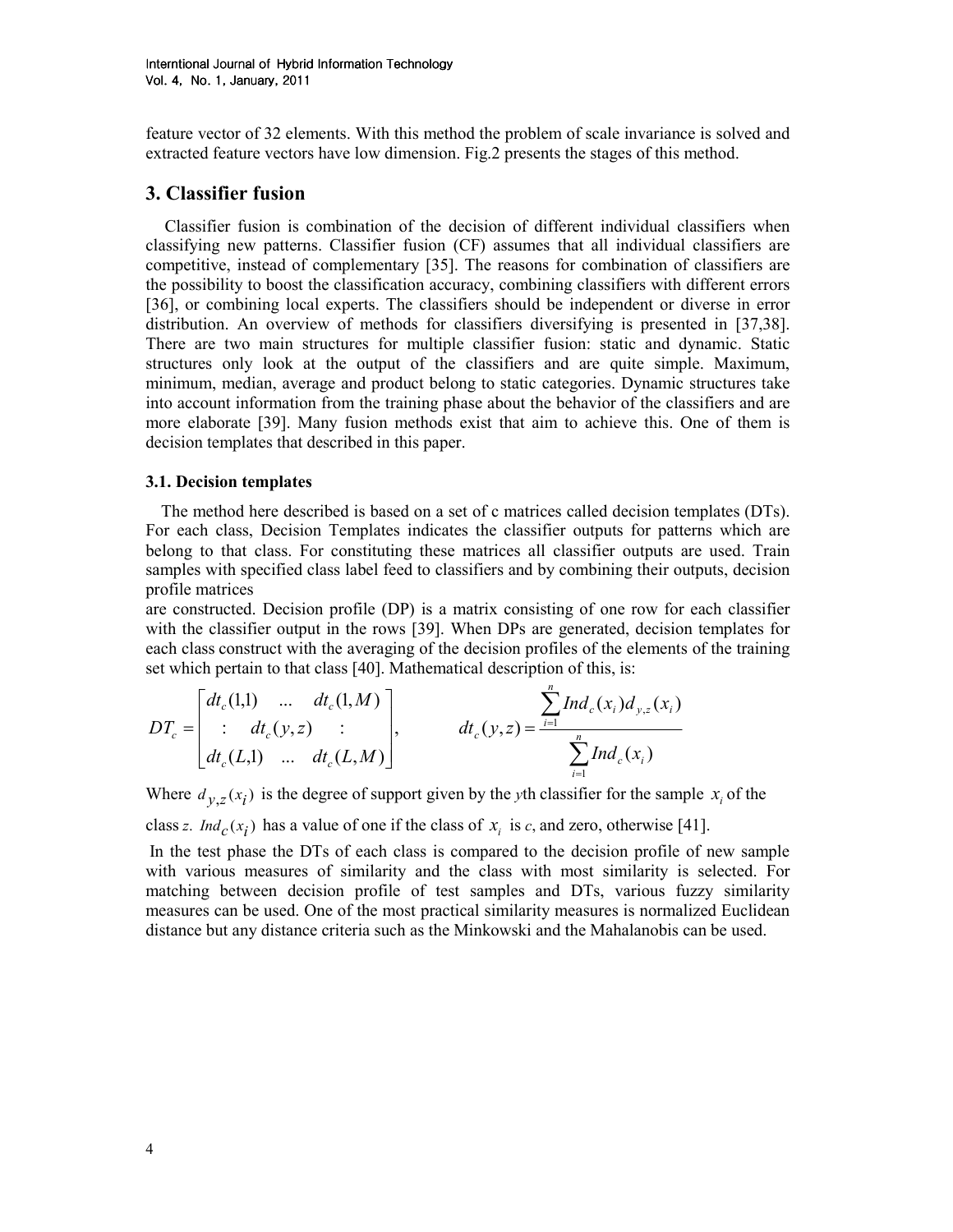International Journal of Hybrid Information Technology Vol. 4, Vol. 4, No. 1, January, 2011 2011



Figure 2. The stages of new feature extraction method for FHWR.

# 4. Experimental results

 The proposed feature extraction and DTs method that investigated in this research is tested on a dataset of city names of Iran(Iranshahr dataset). The Iranshahr dataset consist of 780 samples of 30 city names of Iran. For each city name 26 samples is accessible which written by 26 different persons. In this paper 20 samples had been selected for train and 6 for test, so training set consist of 600 samples and test set be made up of 180 samples. All of samples are scanned at 96 dpi resolution in gray scale format which converted to the binary format with a constant threshold value. Some sample images are shown in Fig.3.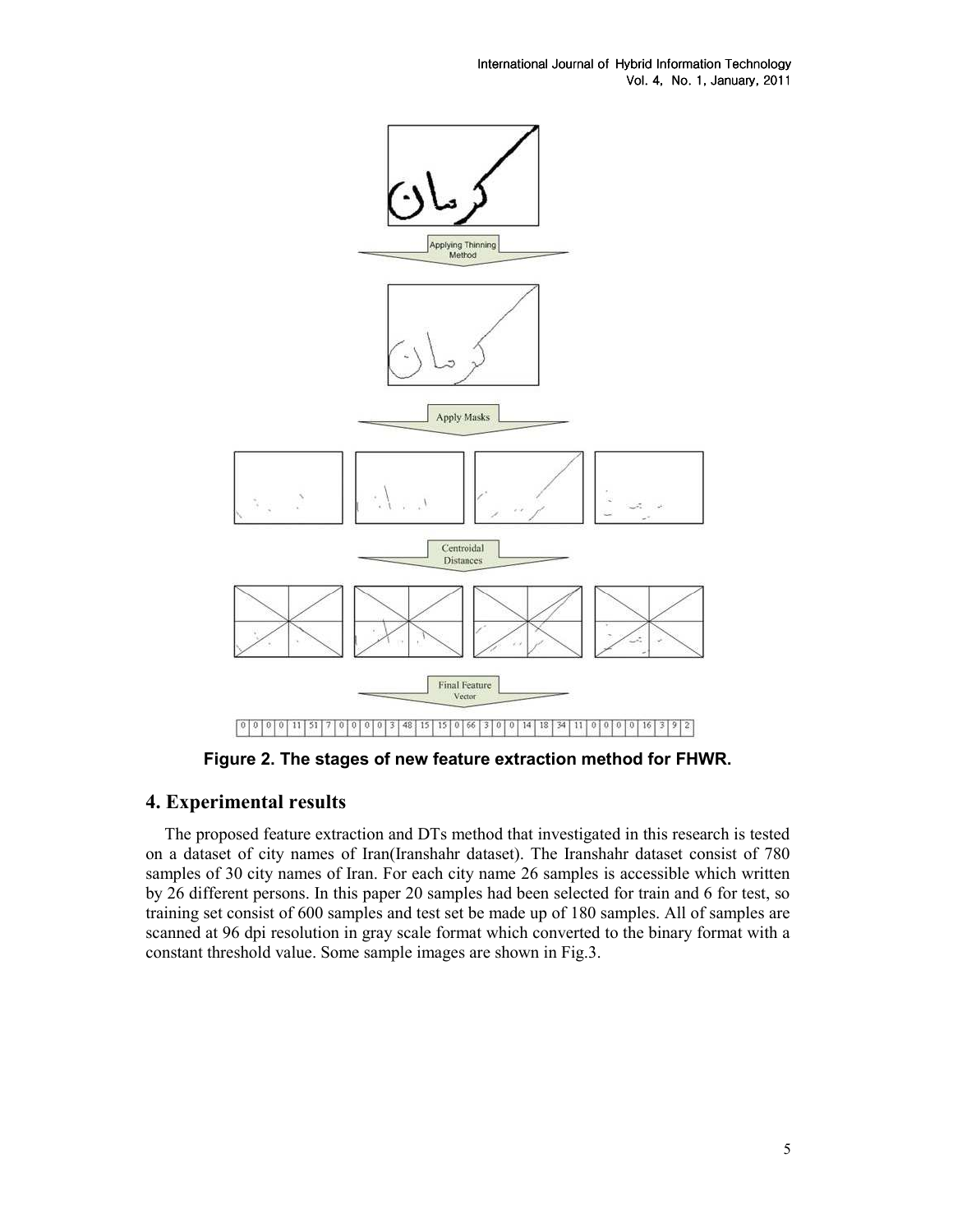

Figure 3. Samples of city names of Iran from training and test set.

The extraction of scale invariant features is an essential problem in handwritten recognition. Major feature extraction methods that used for handwritten recognition have a high dimension that cause to increase the computational load. This paper proposed a scale invariant method based on gradient for feature extraction with low feature dimension. The proposed algorithm was tested by the 1-nearest neighbor (1-NN) and multi-layer perceptron (MLP). MLP is trained for each feature vector by using the parameters that redounded to best results.



Figure 4. The classification accuracy of each classifier with different feature vectors.

 As shown in Fig.4 the proposed method have better performance than the other approaches for two classifiers. MLP neural network is one of the most common families of neural networks for pattern classification tasks that belong to the class of supervised neural classifiers [42]. In this paper the MLP is used as the base classifier with one hidden layer that it is trained using the back–propagation algorithm minimizing the squared error criterion. The MLPs of all experts had 32 input nodes because of dimension of feature vector and 30 output nodes corresponding to 30 classes. The MLP has learning parameters, such as number of epochs, learning rate and number of neurons in hidden layer. The required number of epochs for reaching the highest recognition rate estimated by fourfold cross validation on the training set.

To find the sufficient number of neurons in hidden layer of experts, we accomplished different experiments with different number of neurons for 20 times. Fig.5 represents recognition rate of the neural network versus increasing the number of neurons in hidden layer. As shown in Fig.5 with more than 40 neurons in hidden layer experts reveals the best performance.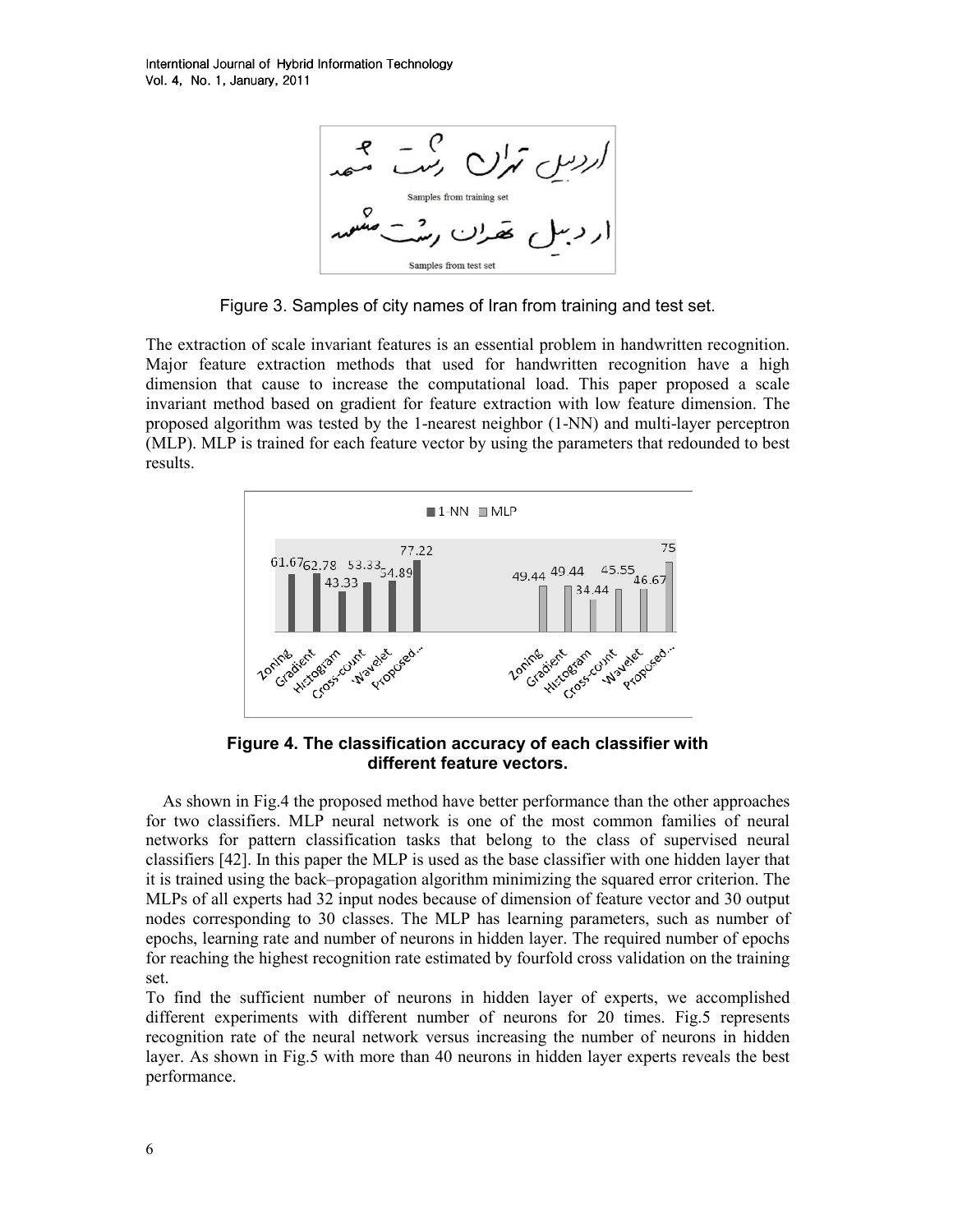

Figure 5. Recognition rate versus increasing neurons in hidden layer.

 For diversifying base classifiers, the weights of MLP neural networks are initially set to small random values. In addition, different topologies are assumed for base classifiers with selecting different numbers of neurons for hidden layer and various learning rates. Table I shows the best topologies for base classifiers to be diverse and have highest recognition rate. Notice that experiment has been repeated 10 times to getting the recognition rates.

|                     | Neurons in   | Eta            | Epochs | Recognition |  |
|---------------------|--------------|----------------|--------|-------------|--|
|                     | hidden layer |                |        | Rate        |  |
| Expert1             | 45           | 0 <sub>1</sub> | 400    | 76.27%      |  |
| Expert <sub>2</sub> | 45           | 0.15           | 400    | 74.05%      |  |
| Expert3             | 47           | 0.2            | 400    | 73.33%      |  |
| Expert4             | 50           | 0.1            | 400    | 73.83%      |  |
| Expert5             | 50           | 0.11           | 400    | 74.16%      |  |

Table 1. The structure of base classifiers to have best results.

 To evaluate the performance of DTs as fusion classifier method in Farsi handwritten word recognition problem, it is compared with other fusion methods such as Maximum, Minimum, Median, Product and Average aggregation rules on gathered dataset. Experiments implemented with 3, 4 and 5 base classifier and results are represented in Table II. It can be seen from this Table that the best recognition rate of system for our database is 91.55. In DTs method the Euclidean distance is used to make decision about similarity between each of test sample and its corresponding class.

Table 2. Classification results(in %) of some fusion methods with 3, 4 and 5 base classifier.

|         | Max   | Min   | Median | Average | Product | <b>DTs</b> |
|---------|-------|-------|--------|---------|---------|------------|
| 3expert | 83.38 | 81.88 | 84.49  | 85.55   | 85.5    | 86         |
| 4expert | 85.94 | 81.38 | 88.27  | 87.82   | 87.5    | 88.22      |
| 5expert | 85.49 | 82.32 | 87.94  | 88.44   | 88.16   | 91.55      |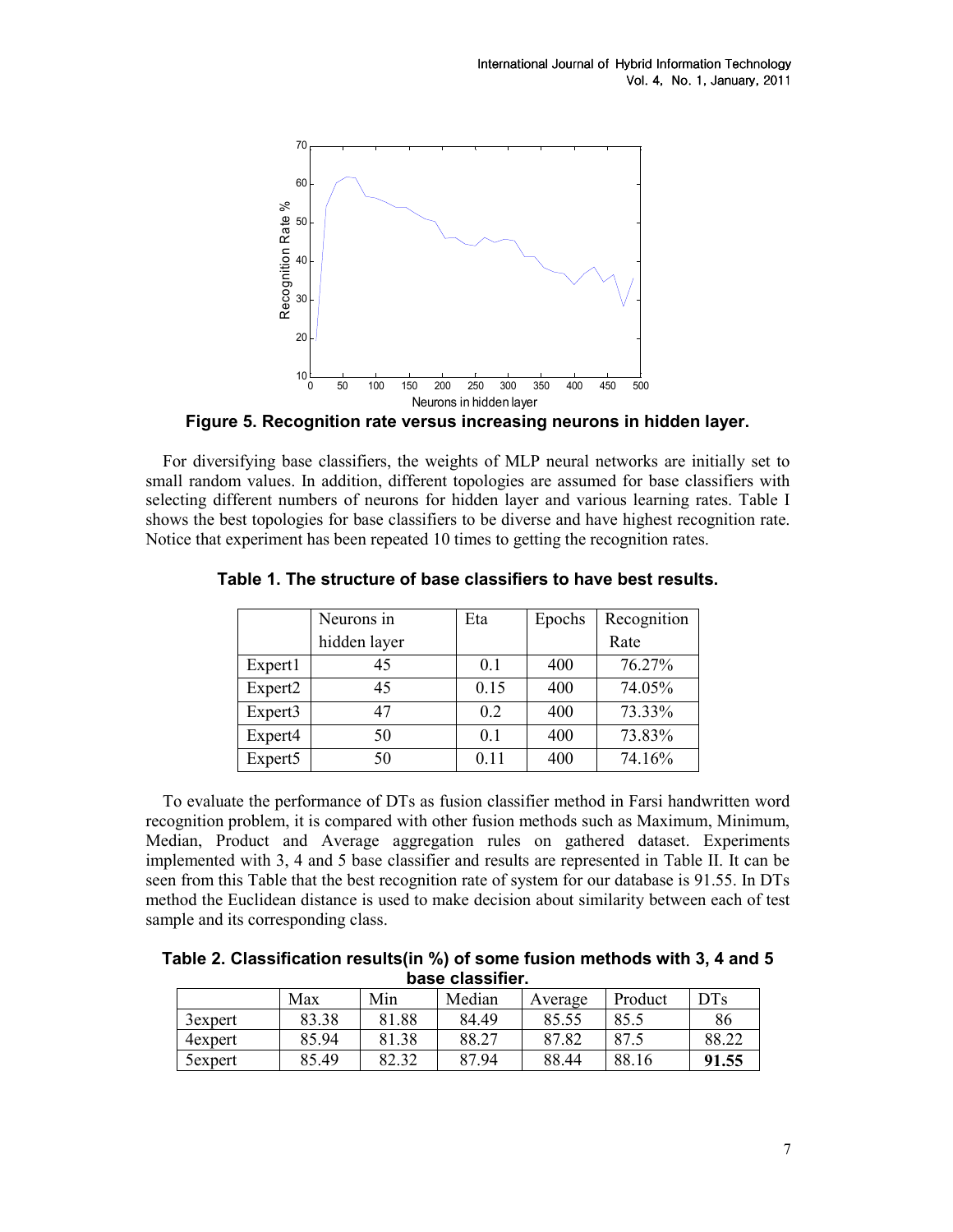The experimental results show with fusion methods the performance of individual networks is significantly improved. To present how the errors are distributed over classes, which shows the level of classifiers diversity, we form a confusion matrix using the testing data. A confusion matrix [43] used to summarize results of a supervised classification. Performance of such systems is commonly evaluated using the data in the matrix. Fig.6 illustrates a graphic representation of the confusion matrices of each expert. Note that on each figure, symptoms on the main diagonal show correct classifications and others show misclassified samples.



Figure 6. a-e) Confusion matrix of each expert in fusion. f) Confusion matrix of combined model. It is shown that recognition rate for combining of output of experts is considerably improved.

### 5. Conclusions

 This paper presented a new feature extraction method for Farsi handwritten word recognition. The proposed method is based on gradient, solves the problem of scale invariance, and it has a low feature dimension. This new feature extraction method and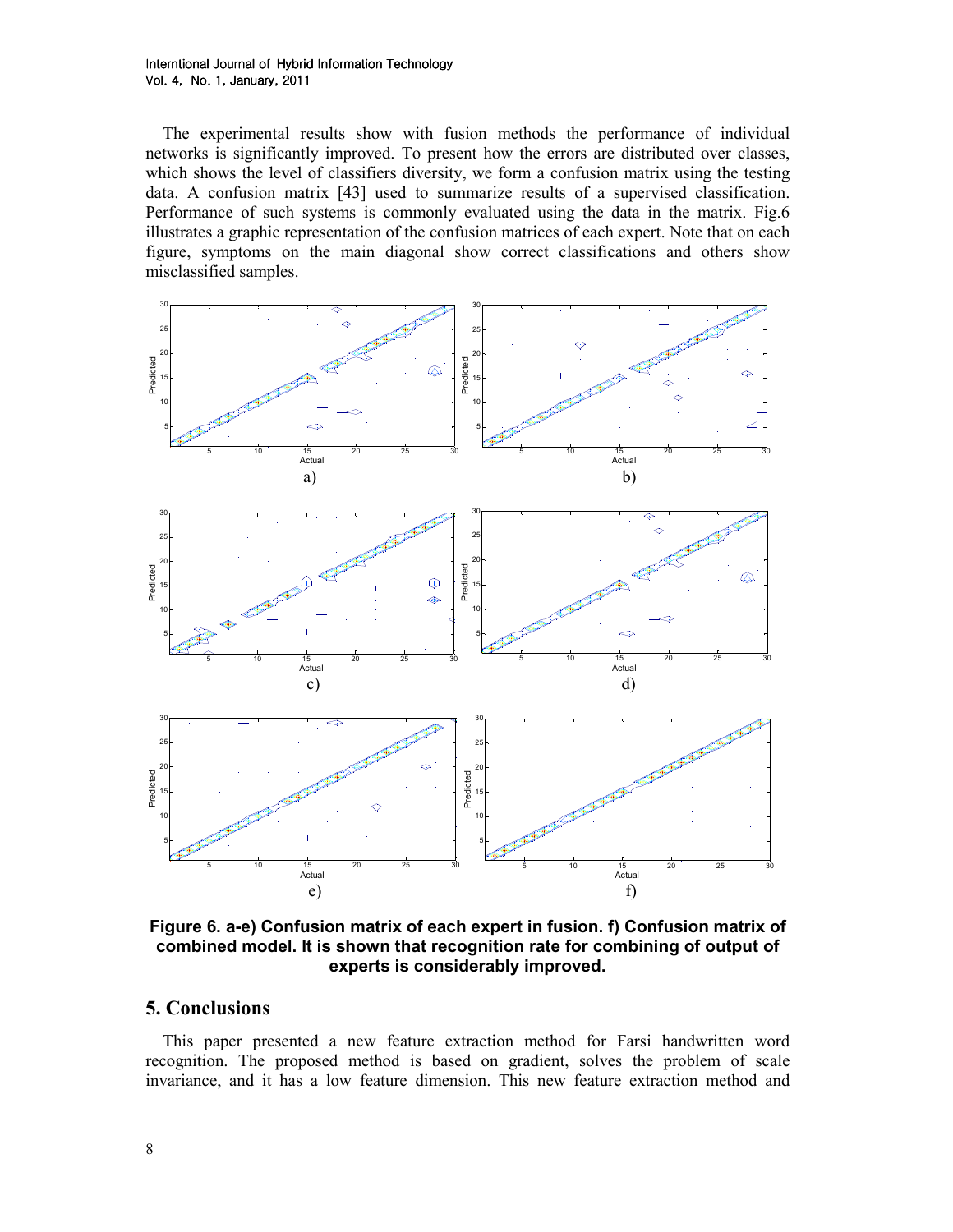related features, such as Zoning, Histogram, Gradient, Cross-Count and Wavelet transform, were tested by the 1-nearest neighbor (1-NN) and multi-layer perceptron (MLP). Decision Templates (DTs) introduced for classifier fusion. In order to evaluate the performance of a number of commonly used fusion techniques and Decision Templates, experiments with three, four and five base classifier are performed. Results exhibit that the DTs fusion model shows superior performance to the other techniques. We conduct experiments on Iranshahr dataset and validate the proposed algorithm with 91.55% of classification accuracy.

### Acknowledgements

The authors wish to thank Iran Telecommunication Research Center (ITRC) for funding this project under number 500/8974.

### References

- [1] C.Y. Suen, C. Nadal, R. Legault, T.A. Mai, L. Lam, "Computer recognition of unconstrained handwritten numerals", Proc. of the IEEE, Vol. 80, 1992, pp. 1162-1180.
- [2] J. Mantas, "An overview of character recognition methodologies", Pattern Recognition, Vol.19, No.6, 1986, pp. 425–430.
- [3] J.C. Simon, "Off-line cursive word recognition", Proc. of the IEEE, 80(7), July 1992, pp. 1150-1161.
- [4] A.L. Koerich, R. Sabourin, C.Y. Suen & A. El-Yacoubi, "A syntax directed level building algorithm for large vocabulary handwritten word recognition", In 4th International Workshop on Document Analysis Systems, Rio de Janeiro, Brazil, December, 2000, pp. 255-266.
- [5] J. Hu, M.K. Brown and W. Turin, "HMM based on-line handwriting recognition", IEEE Transactions on Pattern Analysis and Machine Intelligence, Vol. 18, October 1996, pp. 1039-1045.
- [6] G. Kim and V. Govindaraju, "A Lexicon driven approach to handwritten word recognition for real-time applications", IEEE Transactions on Pattern Analysis and Machine Intelligence, Vol. 19, 1997, pp. 366- 379.
- [7] R. Buse, ZQ Liu, and T. Caelli, "A Structural and relational approach to handwritten word recognition", IEEE Transactions on Systems, Man and Cybernetics, Part-B, Vol. 27, 1997, pp. 847-861.
- [8] C.L. Liu and X.D. Zhou, "Online japanese character recognition using trajectory-based normalization and direction feature extraction", Proc. 10th International Workshop on Frontiers in Handwriting Recognition, La Baule, France, 2006, pp. 217-222.
- [9] K. Liu, Y.S. Huang and C.Y. Suen, "Identification of fork points on the skeletons of handwritten Chinese characters", IEEE Transactions on Pattern Analysis and Machine Intelligence, Vol. 21, October 1999, pp. 1095-1100.
- [10] A. Amin, "Off-line Arabic character recognition the state of the art", Pattern Recognition, vol. 31, No. 5, 1998, pp. 517-530.
- [11] A. Cheung, M. Bennamoun, N.W. Bergmann, "An Arabic optical character recognition system using recognition-based segmentation", Pattern Recognition, Vol. 34, 2001, pp. 215-233.
- [12] H.K. Anasuya Devi, "Thresholding: A Pixel-Level image processing methodology preprocessing technique for an OCR system for the Brahmi script", Ancient Asia, 2009.
- [13] M. Hanmandlu, J. Grover, V.K. Madasu. S. Vasikarla, "Input fuzzy modeling for the recognition of handwritten Hindi numeral", International Conference on Informational Technology, Vol. 2, 2007, pp. 208-213.
- [14] S.V. Rajashekararadhya, P.V. Ranjan, V.N. Manjunath Aradhya,"Isolated handwritten Kannada and Tamil numeral recognition: A novel approach", First International Conference on Emerging Trends in Engineering and Technology ICETET, No. 8, 2008, pp.1192-1195.
- [15] C.L. Liu, C.Y. Suen, "A new benchmark on the recognition of handwritten Bangla and Farsi numeral characters", Pattern Recognition, Vol. 42, 2008, pp. 3287-3295.
- [16] S. Mori, C.Y. Suen, K. Yamamoto, "Historical review of OCR research and developing", Proc. IEEE, Vol. 80, July, 1992, pp. 1029-1058.
- [17] A. Broumandnia, J. Shanbehzadeh, M. Rezakhah Varnoosfaderani, "Persian/Arabic handwritten word recognition using M-band packet wavelet transform", Image and Vision Computing, Elsevier, Vol. 26, 2008, pp. 829–842.
- [18] S. Wshah, Z. Shi, V. Govindaraju, "Segmentation of Arabic handwriting based on both contour and skeleton segmentation", 10th International Conference on Document Analysis and Recognition, 2009.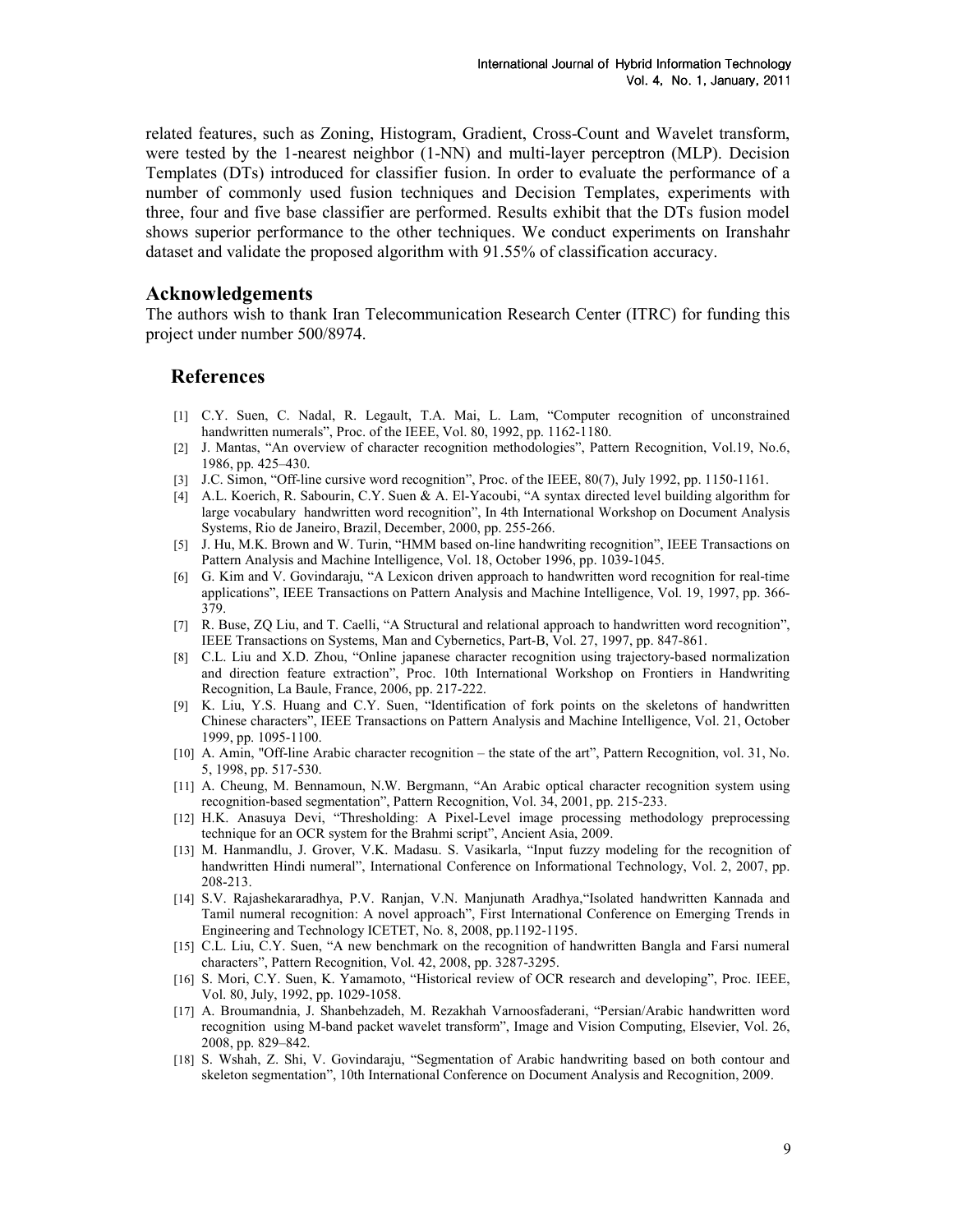- [19] G. Rakesh, K. Rajpreet, "Skeletonization algorithm for numeral patterns", International Journal of Signal Processing, Image Processing and Pattern Recognition, Vol. 1, No. 1, 2008, pp. 63-72.
- [20] J. Kittler and F. Roli, editors, "Multiple classifier systems", 1st International Workshop, Cagliari, Italy, 2000.
- [21] J. Kittler and F. Roli, editors, "Multiple classifier systems", 2nd International Workshop, Cambridge, UK, July, 2001.
- [22] R. Ebrahimpour, E. Kabir, M. R. Yousefi, "Teacher-Directed Learning in View-independent Face Recognition with Mixture of Experts Using Single-view Eigenspaces", Journal of Franklin Institute-Engineering and Applied Mathematics, Vol. 345, March, 2008, pp. 87-101.
- [23] L. Xu, A. Krzyzak, C.Y. Suen, "Methods of combining multiple classifiers and their application to handwriting recognition", IEEE Transactions on Systems, Man and Cybernetics, Vol. 22, 1992, pp. 418- 435.
- [24] R. Ebrahimpour, E. Kabir, M. R. Yousefi, "Teacher-Directed Learning in View-independent Face Recognition with Mixture of Experts Using Overlapping Eigenspaces", Computer Vision and Image Understanding, Vol. 111, August, 2008, pp. 195-206.
- [25] L.I. Kuncheva, "Switching between selection and fusion in combining classifiers: An experiment", IEEE Transactions On Systems Man And Cybernetics, Part B-cybernetics, Vol. 32, No. 2, 2002, pp. 146-156.
- [26] L.I. Kuncheva, J.C. Bezdek, and R.P.W. Duin, "Decision templates for multiple classifier fusion: An experimental comparison", Pattern Recognition, Vol. 34, No. 2, 2001, pp. 299-314.
- [27] O.D. Trier, A.K. Jain , T. Taxt , "Feature extraction methods for character recognition—a survey", Pattern Recognition, Vol. 29, No. 4, 1996, pp. 641–662.
- [28] M. Bokser, "Omnidocument technologies", Proc. of the IEEE, vol. 80, July 1992, pp. 1066-1077.
- [29] S. Abdleazeem, E. EL-sherif, "Arabic handwritten digit recognition", International Journal of Document Analysis and Recognition, Vol. 11, 2008, pp.127-141.
- [30] R.M.O. Cruz, G.D.C. Gavalcanti and T.I. Ren, "Handwritten digit recognition using multiple feature extraction techniques and classifier ensemble", 17th International Conference on Systems, Signals and Image Processing, 2010.
- [31] Gonzalez, R.C. and Woods, R.E., Digital image processing, 2nd ed, Prentice Hall Press, Addison-Wesley, 2002.
- [32] P. Zhang, T.D. Bui, C.Y. Suen, "Hybrid feature extraction and feature selection for improving recognition accuracy of handwritten numerals", 8th International Conference on Document Analysis and Recognition, 2005, pp.1520-1525.
- [33] G. Li and A. Khokhar, "Content-based indexing and retrieval of audio data using wavelets", International conference on Multimedia and Expo, IEEE, Vol. 2, 2000, pp. 885-888.
- [34] L. Lam, S.W. Lee and C.Y. Suan, "Thinning methodologies-A Comprehensive survey", IEEE transactions on Pattern Analysis and Machine Intelligence, Vol. 14, 1992, pp. 869–885.
- [35] R.M. Vadovinos, J.S. Sanchez, and R. Barandela, "Dynamic and static weighting in classifier fusion", Iberian conference on Pattern recognition and image analysis, Portugal, 2005.
- [36] K.M. Ali and M.J. Pazzani, "On the link between error correlation and error reduction in decision tree ensembles", Department of Information and Computer Science, Technical Report 95-38, University of Calfornia, Irvine, 1995.
- [37] T. Dietterich, "Ensemble methods in machine learning", In J.Kittler and F.Roli, editors, First International Workshop on Multiple Classifier Systems, Lecture Notes in Computer Science, Springer-Verlag, New York 2000, pp. 1-15.
- [38] F. Roli, G. Giacinto, "Design of multiple classifier systems", In H. Bunke and A. Kandel, editors, Hybrid Methods in Pattern Recognition, World Scientific, Cambridge, Massachusetts, 2002, pp. 199- 226.
- [39] C.Thiel, "Multiple classifier fusion incorporating certainty factors", master's thesis, University of Ulm, Germany, 2004.
- [40] L. I. Kuncheva, "Using measures of similarity and inclusion for multiple classifier fusion by decision templates", Fuzzy Sets and Systems, Vol. 122, 2001, pp. 401-407.
- [41] J.K. Min, S.B. Cho, "Multiple decision templates with adaptive features for fingerprint classification", International Journal of Pattern Recognition and Artificial Intelligence, Vol. 21, No. 8, 2007, pp. 1-15.
- [42] M. Moradi, M.A. Pourmina and F. Razzazi, "A New method of FPGA implementation of Farsi handwritten digit recognition", European Journal of Scientific Research, Vol. 39, No. 3, 2010, pp. 309- 315.
- [43] R. Kohavi, F. Provost, "Glossary of terms", Machine Learning, Vol. 30, 1998, pp. 271-274.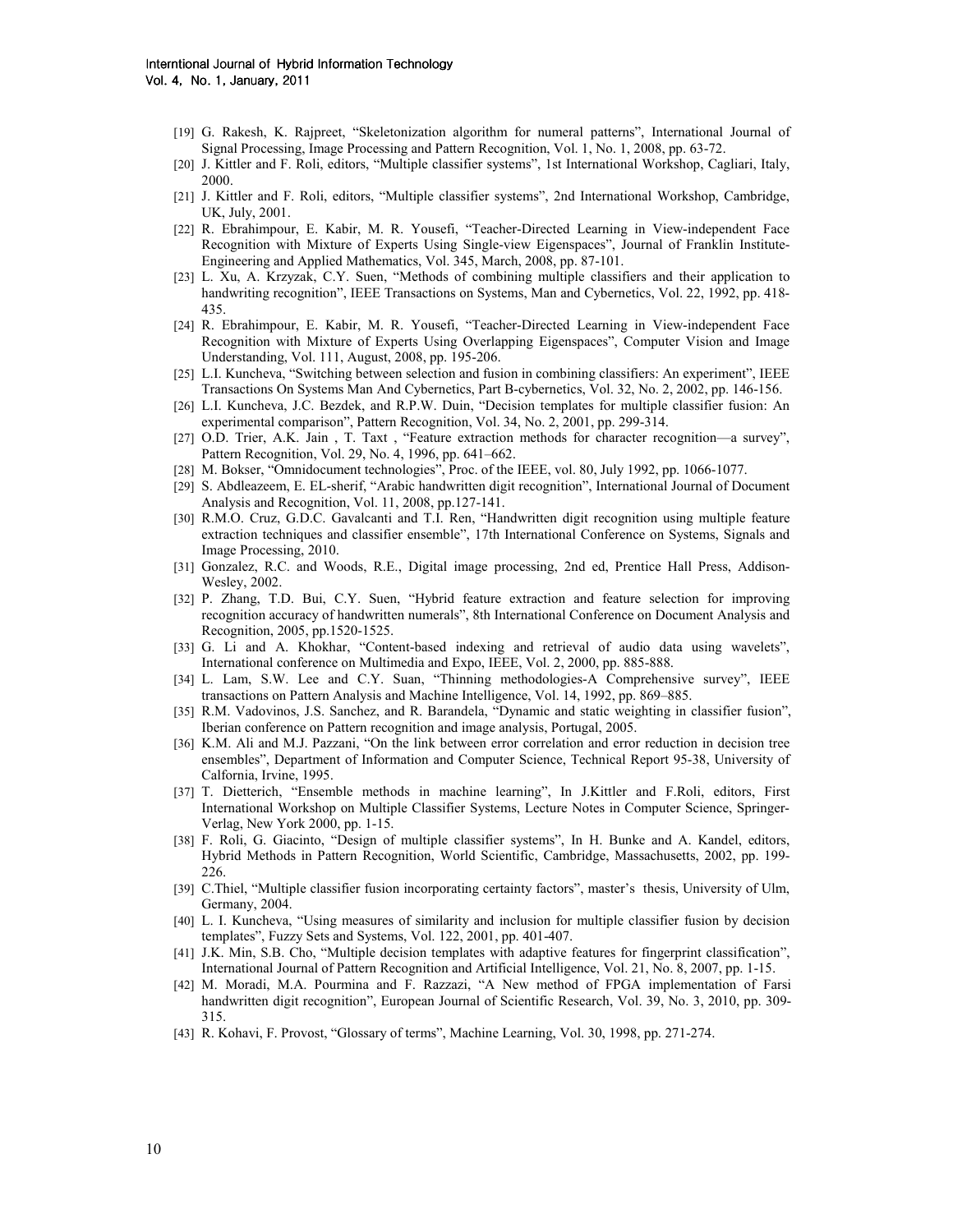# Authors

Reza Ebrahimpour is an Assistant Professor at the Department of Electrical and Computer Engineering, Shahid Rajaee Teacher Training University, Tehran, Iran. He is also a research scientist at School of Cognitive Sciences, Institute for Research in Fundamental Sciences, Tehran, Iran. He received the B.S. degree in Electronics Engineering from Mazandaran University, Mazandaran, Iran and the M.S. degree in Biomedical Engineering from Tarbiat Modares University, Tehran, Iran, in 1999 and 2001, respectively. He obtained Ph.D. degree in the field of Computational Neuroscience from the School of Cognitive Science, Institute for Research in Fundamental Sciences (IPM), Tehran, Iran in July 2007. Dr. Ebrahimpour is the author or co-author of more than 60 international journal and conference publications in his research areas, which include Human and Machine Vision, Computational Neuroscience, Neural Networks, Pattern Recognition and Multiple Classifier Systems.

Roya davoudi vahid was born in Hamedan, Iran, in Jan 1986. She received the BS degree in electronic engineering from Shahid Rajaee University, Tehran, Iran, in 2008. She is student in MS degree of Electronic Engineering in Shahid Beheshti University, Tehran, Iran. Her research interests include human and machine vision, neural networks and pattern recognition.

Babak Mazloom-Nezhad Maybodi was born in Tehran, Iran, in September 1960. He received the BS and Ms Degree in electronics engineering from Amir Kabir University, Tehran, Iran in 1985 and 1989, respectively. He received his PhD Degree in February 2008 from the Shahid Beheshti University, Institute of electrical and computer engineering, where he worked on low power CMOS mixed mode full adders. His research interests include digital signature, cryptography and E-commerce.